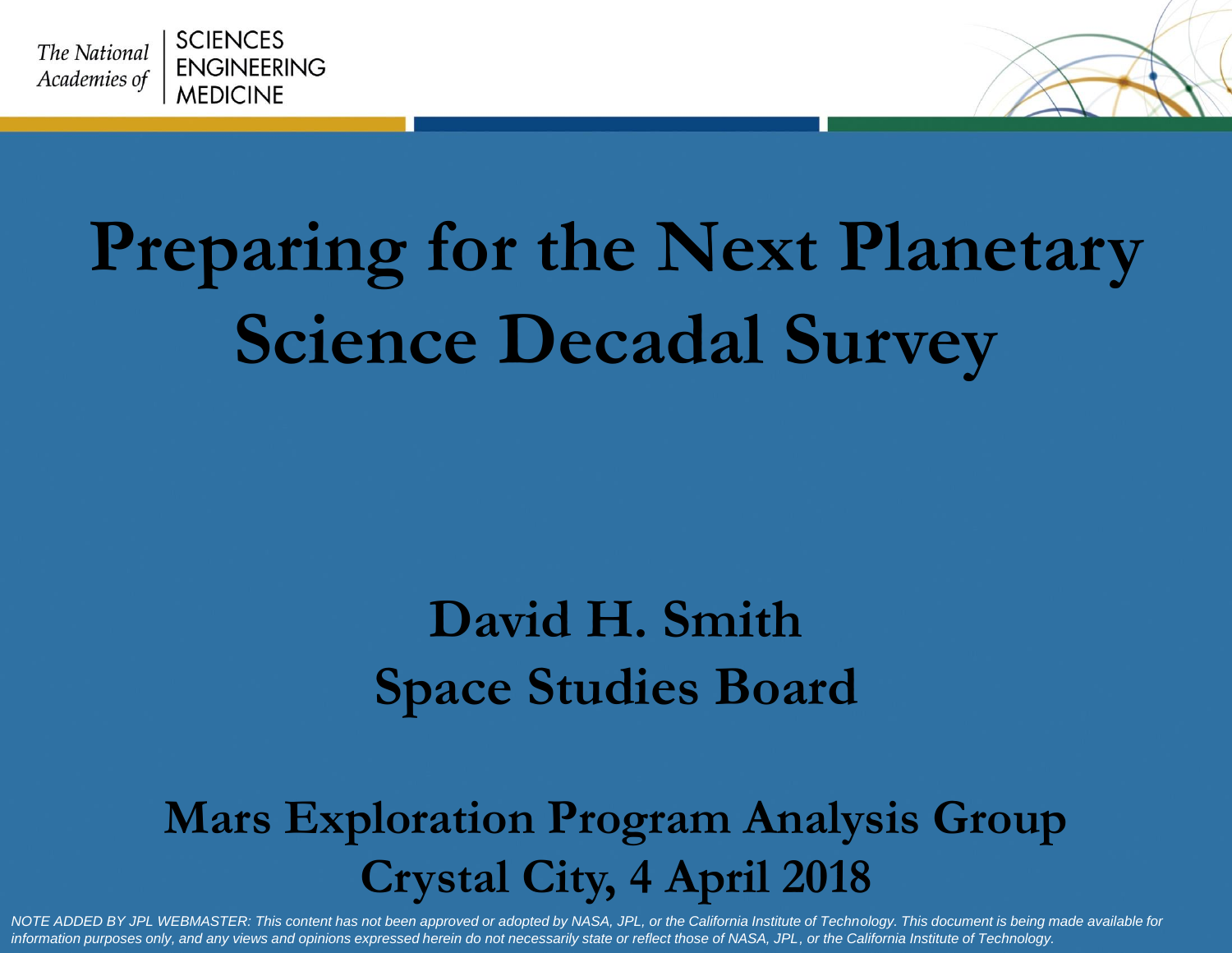### **Schedule of the Next Decadal Survey**

| 10-12/9/2019 | Organizing meeting for 3 <sup>rd</sup> planetary decadal survey |
|--------------|-----------------------------------------------------------------|
| 1/2020       | Statement of task finalized and survey initiated                |
| 3/2020       | Chair selected and announced at LPSC                            |
| $6 - 7/2020$ | Survey committee and panel meetings begin                       |
| 10/2021      | First complete draft of survey report assembled                 |
| 3/2022       | Survey report released at LPSC                                  |



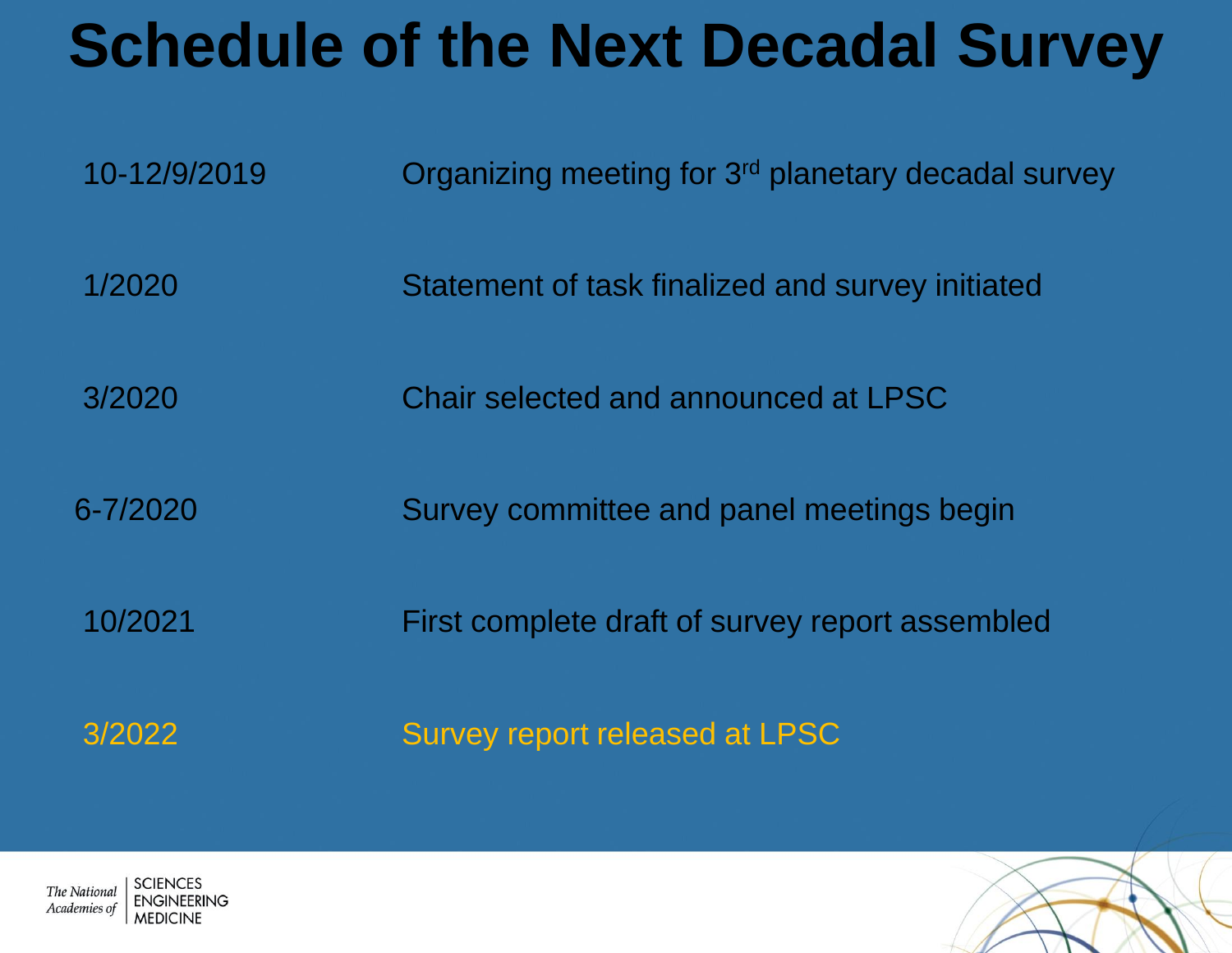

Months

Panels formulate science goals and begin to define potential mission concepts based on prior NASA-planning activities and community white papers. Advocates for key mission concepts and other activities are invited to make presentations at panel meetings.

Panels nominate most promising mission concepts for technical studies at design centers. Panel-appointed "science champions " work with their design team to ensure fidelity to the science goals of each mission concept. In some cases, rapid mission architecture studies are followed by more detailed point-design studies.

Mission design reports inform panels as to the technical realism and likely cost of the initial list of priority mission concepts. Panels down-select missions and report back to survey committee.

Panel-nominated mission concepts are assessed by the survey committee, and most, if not all, were forwarded to Aerospace Corporation for independent cost and technical evaluation (CATE). When in doubt, the survey committee deferred to the panels as to the relative priorities within the respective panels areas of responsibility.

Results of Aerospace Corporation's CATEs are briefed to the survey committee, and the CATE reports are forwarded to their respective nominating panels. In two cases, CATEd missions were descoped by their nominating panel and re-CATEd. The survey committee determined the relative priorities between the panel-nominated missions.

**SCIENCES** The National **ENGINEERING** Academies of **MEDICINE** 

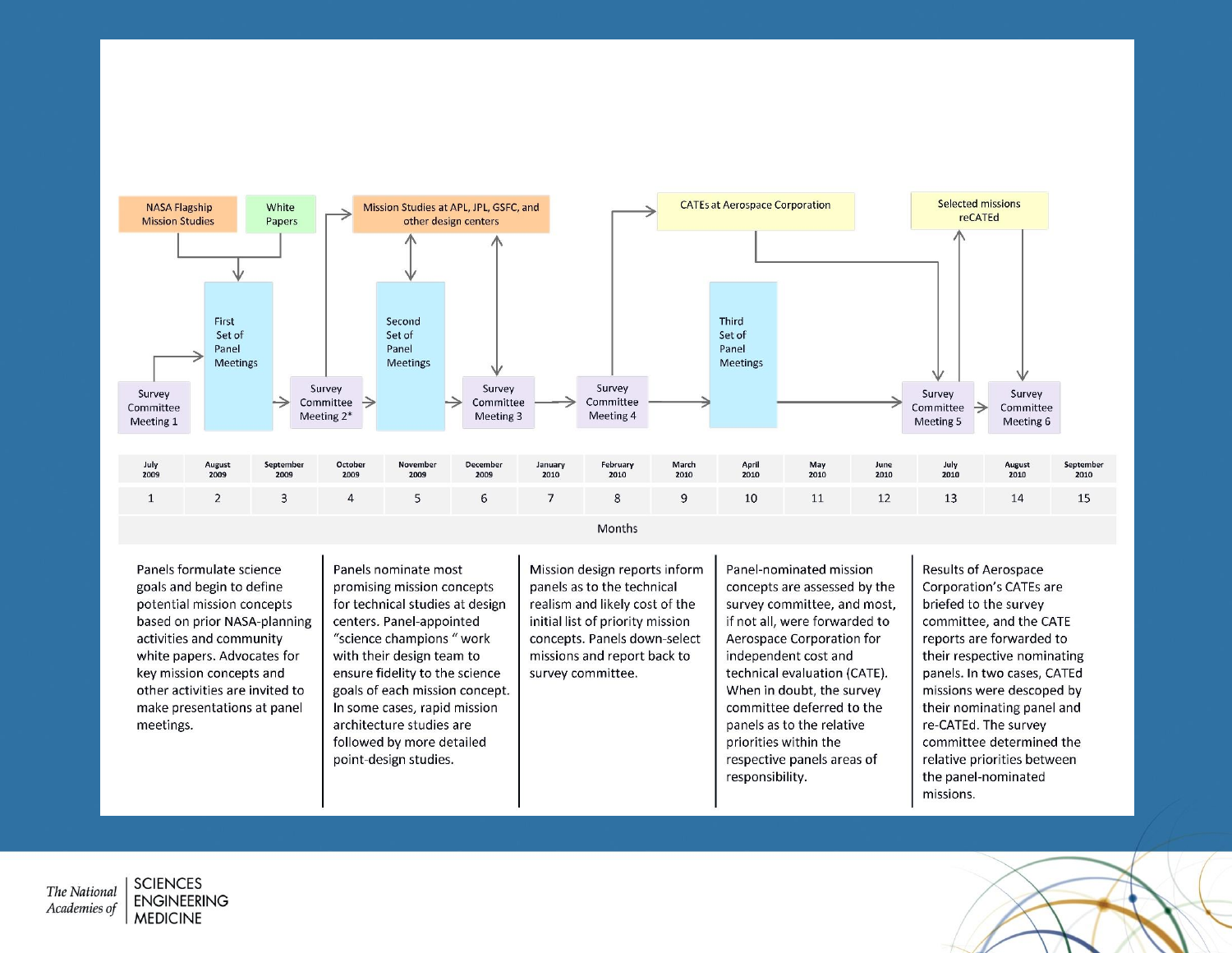## **Recently Completed Studies**

- Decadal Surveys: Lessons Learned and Best Practices (completed 2015)
- Achieving Science Goals with CubeSats ( completed 2016)
- NASA Science Mission Extensions: (completed 2016)
- Review of SMD/PSD Reorganized R&A Programs (completed 2017)
- Large Strategic NASA Science Missions (completed 2017)
- CAPS Short Report: Getting Ready for the Next Planetary Decadal (completed 2017)



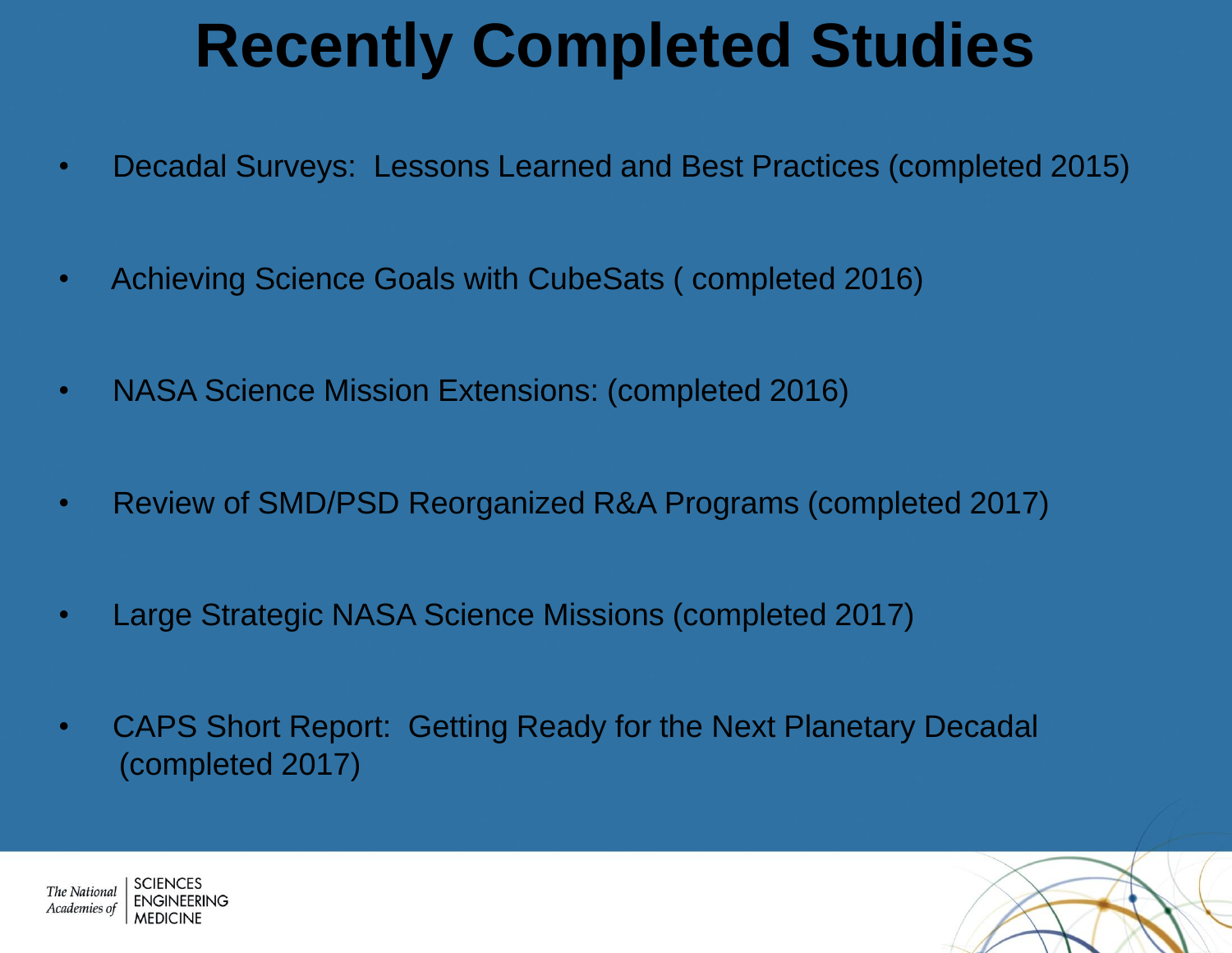## **Ongoing and Future Studies**

- Planetary Protection Policy Development Process Review (Summer, 2018)
- CAPS Short Report: Review of the Planetary Science Aspects of the Administration's Lunar Science and Exploration Initiative (Summer, 2018)
- Planetary Science Decadal Midterm Review (Summer, 2018)
- Exoplanet Exploration Strategy (Summer, 2018)
- Astrobiology Strategy for Search for Life (Summer, 2018)
- Review of Extraterrestrial Sample Analysis Facilities (Autumn, 2018)
- CAPS Short Report: The Role of Commercial Ventures in Addressing Lunar Science and Exploration Objectives (Autumn, 2018)
- Martian Moons Planetary Protection (Winter, 2018)

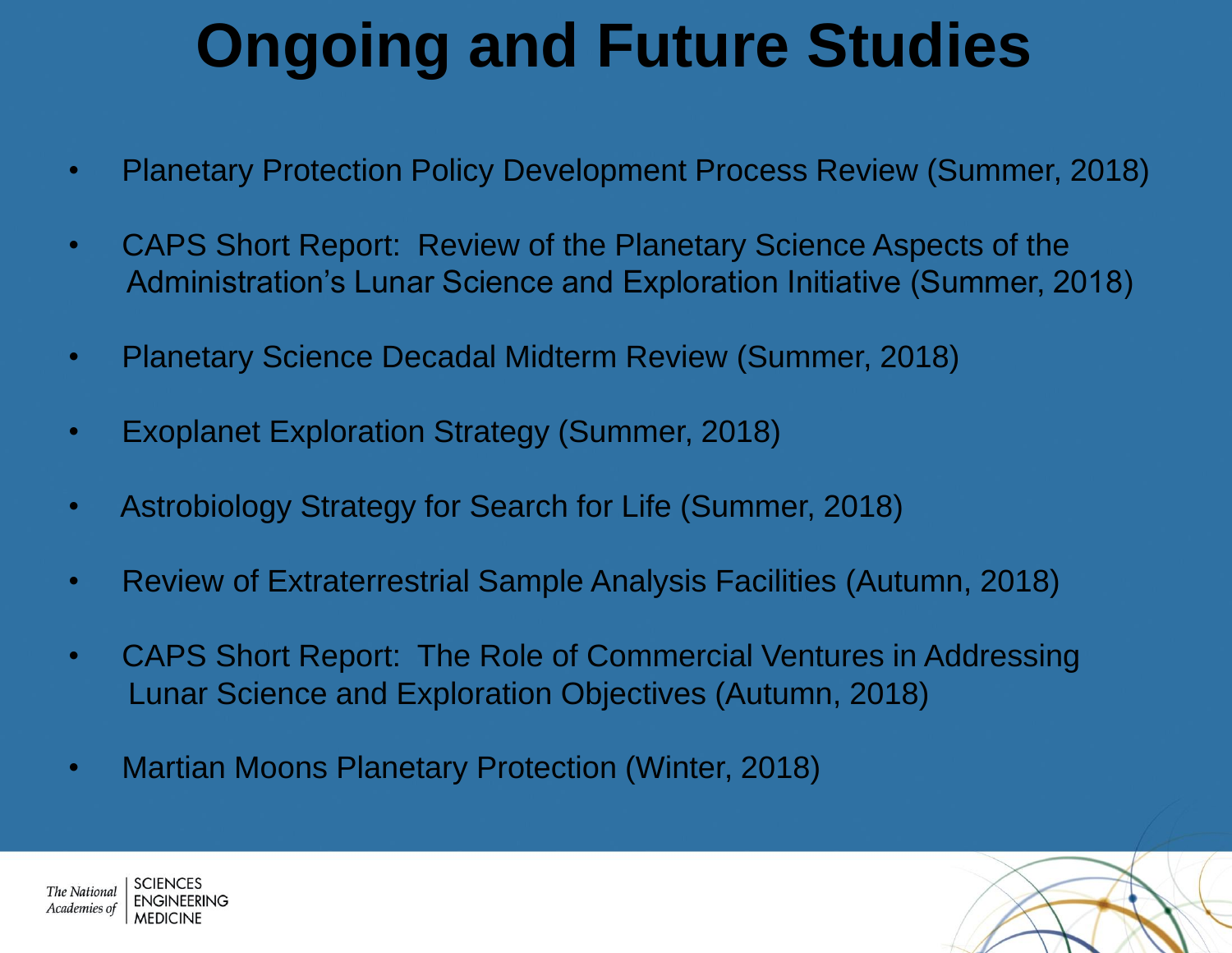#### **Thank You**

## **http://www.nationalacademies.org/ssb**



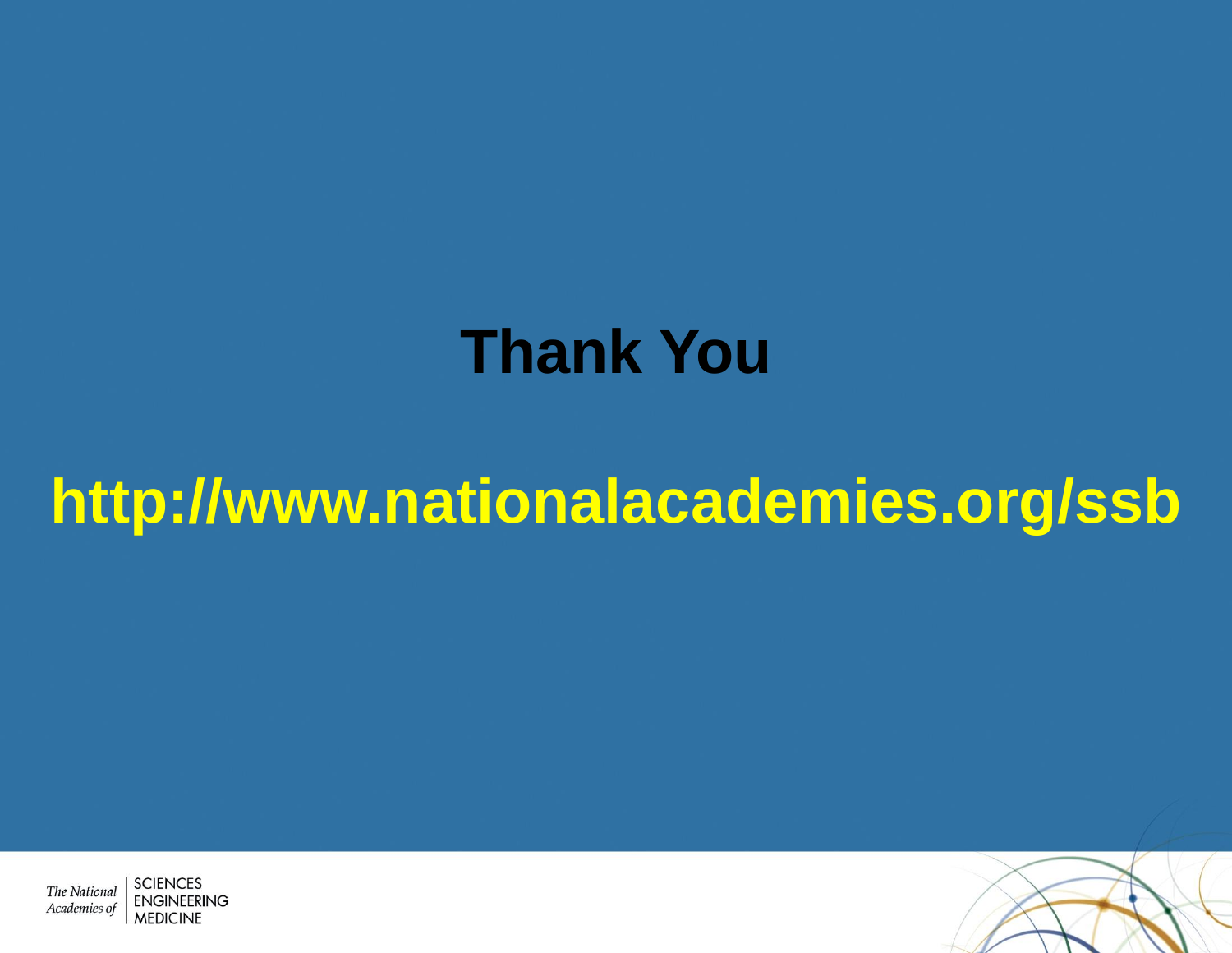The National Academies of SCIENCES - ENGINEERING - MEDICINE

**CONSENSUS STUDY REPORT** 

Report Series - Committee on Astrobiology and Planetary Science

#### **Getting Ready for the Next Planetary Science Decadal Survey**



**SCIENCES** The National **ENGINEERING** Academies of **MEDICINE** 

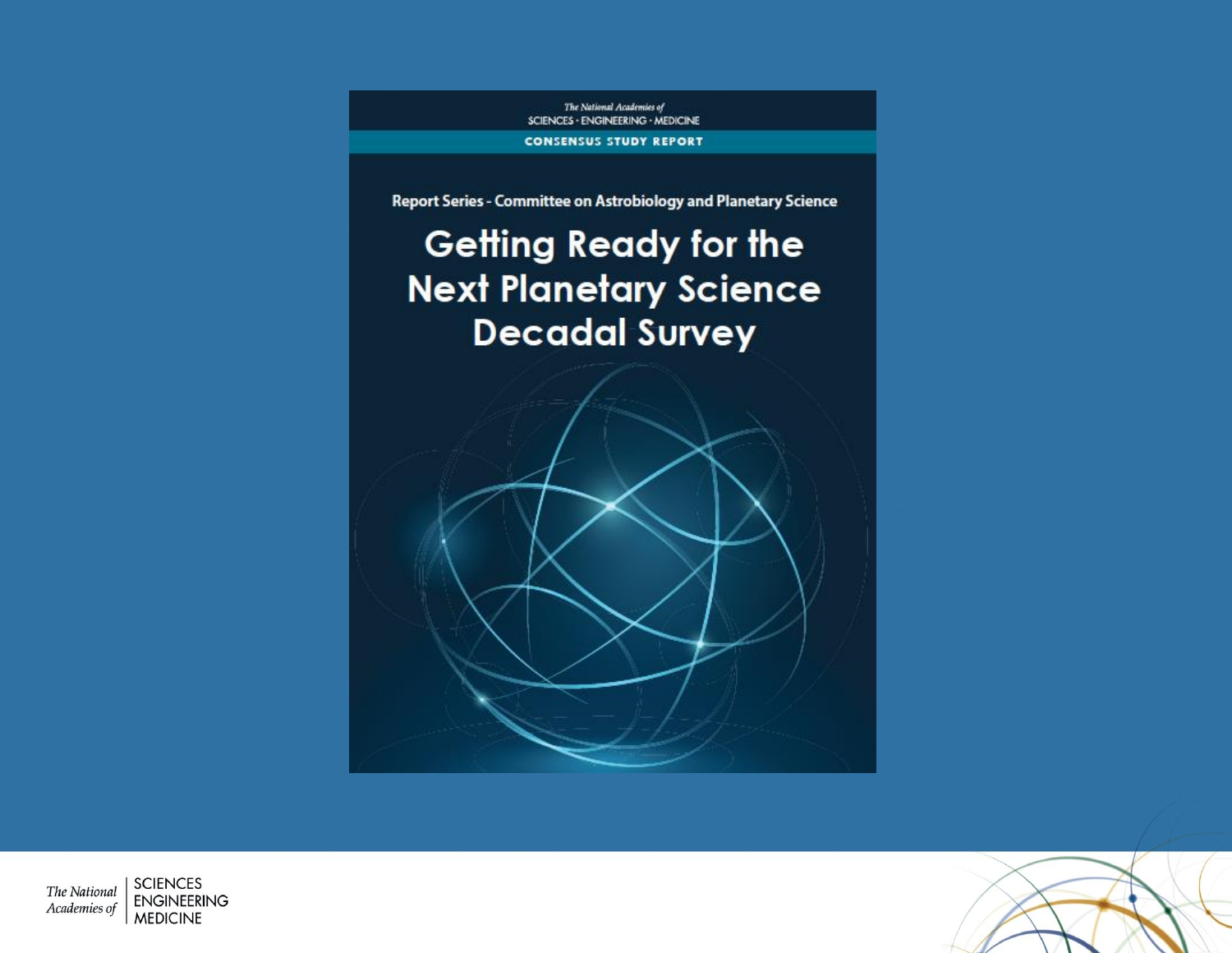| TABLE 2 Priority Areas That Are Candidates for Large- or Medium-Class Mission Studies (Unprioritized) |                                                                                                                                                                                                                                                                                            |  |
|-------------------------------------------------------------------------------------------------------|--------------------------------------------------------------------------------------------------------------------------------------------------------------------------------------------------------------------------------------------------------------------------------------------|--|
| Area To Be Studied                                                                                    | <b>Notes</b>                                                                                                                                                                                                                                                                               |  |
| Venus exploration missions                                                                            | Additional concepts beyond the Venera-D orbiter and lander<br>concept referenced in Table 1                                                                                                                                                                                                |  |
| Lunar science missions                                                                                | Understanding interior processes and polar volatiles                                                                                                                                                                                                                                       |  |
| Mars sample-return next-step missions                                                                 | Mission elements beyond Mars 2020 (e.g., Mars ascent<br>vehicle, sample containment, and Earth return) necessary for<br>the second and third phases of a Mars sample-return<br>campaign                                                                                                    |  |
| Mars medium-class missions                                                                            | Multiple mobile explorers, polar explorers, and life-detection<br>investigations, responsive to new discoveries<br>(e.g., the diversity of intact stratigraphies from ancient<br>environments, the detail of the polar record, and the<br>modernity of some liquid water-related deposits) |  |
| Dwarf planet missions                                                                                 | Large- and medium-class mission concepts designed to<br>exploit recent discoveries concerning Ceres and Pluto (and<br>the Pluto-like world, Triton)                                                                                                                                        |  |
| Io science                                                                                            | Reexamine the science and technology case for a dedicated<br>mission to determine internal structure and mechanisms<br>driving Io's extreme volcanism                                                                                                                                      |  |
| Saturn system missions                                                                                | Affordable, large strategic missions that visit multiple targets<br>and/or contain multiple elements are now feasible and are<br>worthy of additional consideration                                                                                                                        |  |
| Dedicated space telescope for<br>solar system science                                                 | Consider scientific return of a space telescope designed to<br>monitor dynamic phenomena on planetary bodies                                                                                                                                                                               |  |

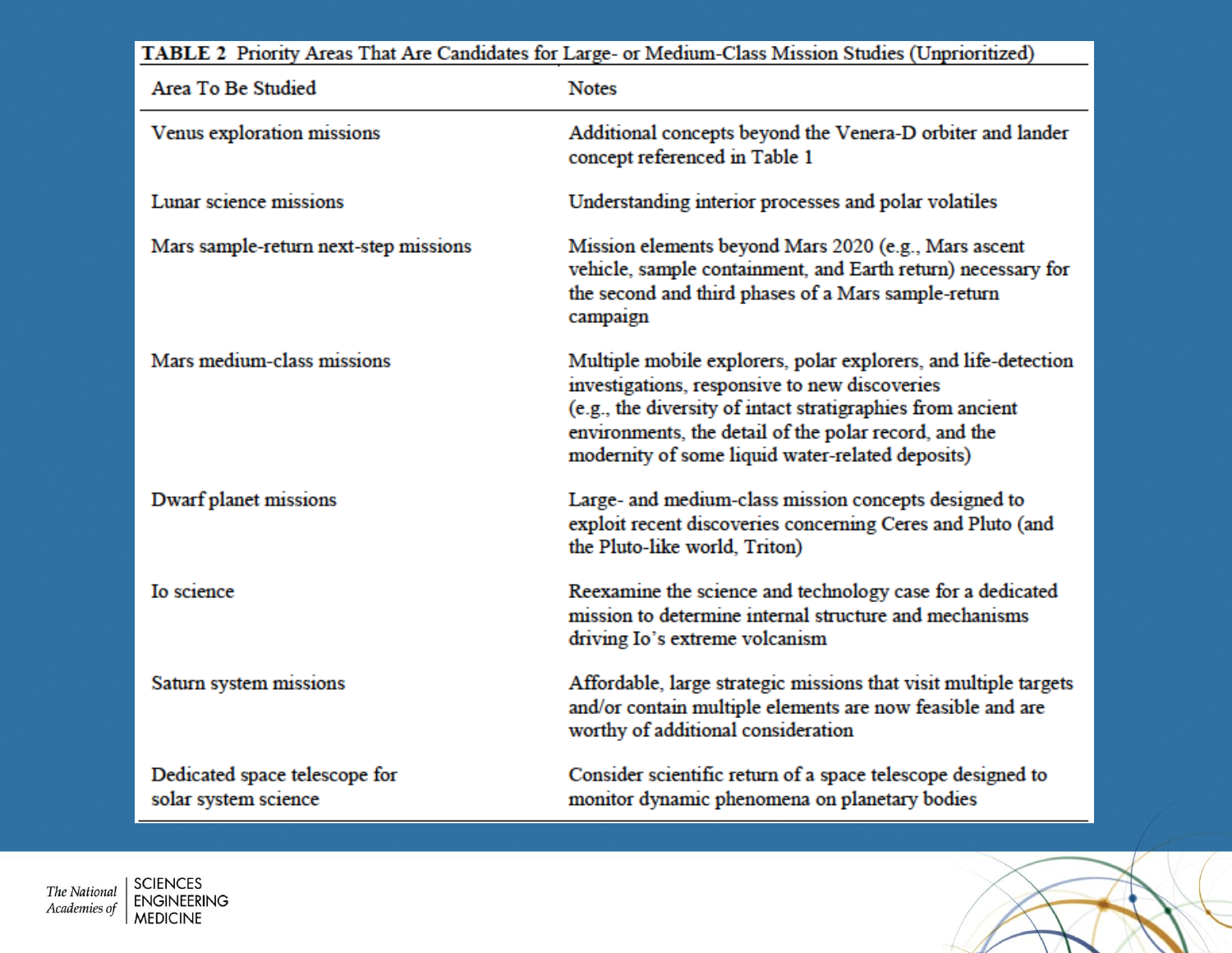#### **MARS MEDIUM-CLASS CANDIDATES**

Studies conducted by Mars rovers and orbiters since the release of Vision and Voyages have shown the great diversity of environments preserved in the martian rock record. Two particular types of environments have been identified as being of particular interest. First, at least a dozen distinct aqueous environments have been identified in the martian geological record between some 4.2 billion and 3.0 billion years ago.<sup>28,29,30</sup> Second, multiple locales with potentially recent liquid water have been identified<br>as a result of studies of climate-related deposits.<sup>31,32</sup> These two types of environments have been cited as compelling locations to search for potential biomarkers and for the mechanisms that drive climate change.

Community interest has increasingly focused on these types of locales—diverse ancient stratigraphies and sites with evidence of modern aqueous fluids/ices—as targets for further science and exploration. Missions specifically designed to explore these environments were not studied for cost and feasibility in the context of Vision and Voyages. Nor is it clear whether missions to explore such ancient and modern environments will require the resources of a medium-class mission. Some might be executable as a small mission, while others might require flagship-class capabilities. Examples of potential approaches to the exploration of these environments that could inform Mars science priority planning for the next decade include the following:

Multiple rovers or other mobile platforms built simultaneously with defined payload interfaces:

Mars polar climate missions akin to those mentioned in Vision and Voyages;<sup>33</sup> and

Landed spacecraft, appropriately prepared in light of planetary protection considerations, to search for potential biomarker at sites with possible recent surface or near-surface water.